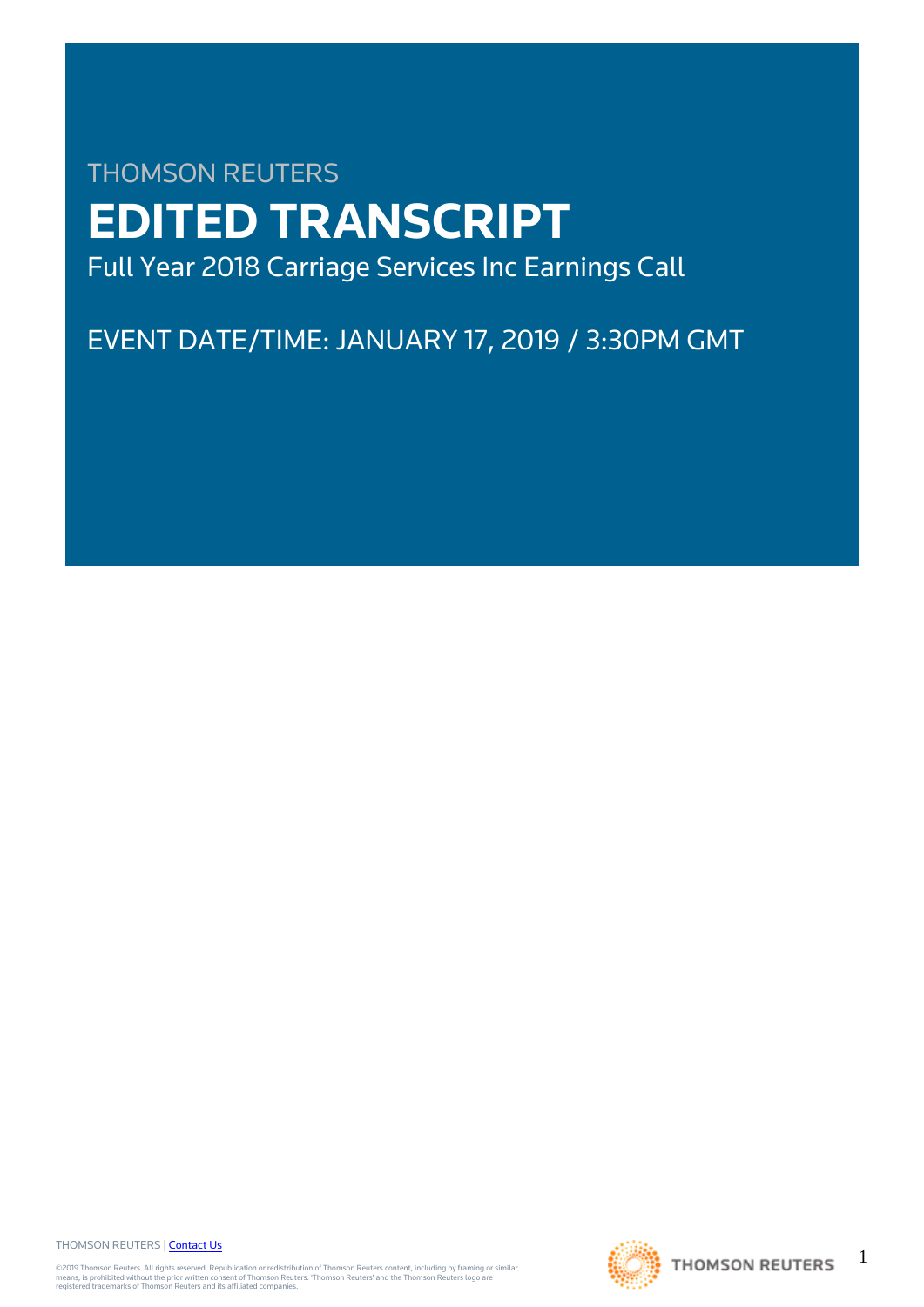## **CORPORATE PARTICIPANTS**

**Carl Benjamin Brink** Carriage Services, Inc. - CFO, Senior VP & Treasurer **Melvin C. Payne** Carriage Services, Inc. - Founder, Executive Chairman, CEO & COO **Viki King Blinderman** Carriage Services, Inc. - Principal Financial Officer, CAO, Senior VP & Secretary

## **CONFERENCE CALL PARTICIPANTS**

**Christopher Paul McGinnis** Sidoti & Company, LLC - Special Situations Equity Analyst **Duncan Brown** Wells Fargo Securities, LLC, Research Division - MD and Senior High Yield Health Care Analyst **Huang Howe** Barrington Research Associates, Inc., Research Division - Senior Investment Analyst & Research Analyst

## **PRESENTATION**

## **Operator**

Good day, ladies and gentlemen, and welcome to the Carriage Services 2018 Prerelease Earnings Call. (Operator Instructions) As a reminder, this conference is being recorded.

I would like to introduce your host for today's conference, Ms. Viki Blinderman. Ma'am, you may begin.

## **Viki King Blinderman Carriage Services, Inc. - Principal Financial Officer, CAO, Senior VP & Secretary**

Thank you, and good morning, everyone. Today, we'll be discussing the company's preliminary and unaudited results for 2018 as well as our Rolling Four Quarter outlook for '19 and discussing certain operating changes since our last conference call.

Our related press release was released yesterday after the market closed. Carriage Services has posted this press release, including supplemental financial tables and information on the Investors page of our website.

The audio conference is being recorded and an archive will be made available on our website later today through February 25. Replay information for the call can be found in the press release distributed yesterday.

On the call today from management, besides myself, is Mel Payne, Chairman and Chief Executive Officer; and Ben Brink, Chief Financial Officer.

Today's call will begin with formal remarks from management followed by a Q&A period.

Please note that during the call, we will make forward-looking statements in accordance with the safe harbor provisions of the Private Securities Litigation Reform Act of 1995.

I'd like to call your attention to the risk associated with these statements, which are more fully described in the company's reports filed on Form 10-K and other filings with the SEC.

Forward-looking statements, assumptions or factors stated or referred to on this conference call are based on information available to Carriage Services as of today. Carriage Services expressly disclaims any duty to provide updates to these forward-looking statements, assumptions or other factors after the date of this call to reflect the occurrence of events, circumstances or changes in expectations.

The financial results discussed are preliminary and unaudited, and these results are subject to change upon the completion of the company's Form 10-K for the period ended -- ending -- ended, sorry, December 31, 2018, including the effects of any subsequent events and audits by the company's independent registered public accounting firm for 2018 consolidated financial statements. As a result, the company's actual results may vary.

In addition the preliminary unaudited financial data should not be viewed as a substitute for the full financial information prepared in accordance with GAAP, which will be filed with the SEC at a later date. Furthermore, during the course of the morning's call, we will reference certain non-GAAP financial performance measures. Management's opinion regarding the usefulness of such measures

#### THOMSON REUTERS | [Contact Us](https://my.thomsonreuters.com/ContactUsNew)

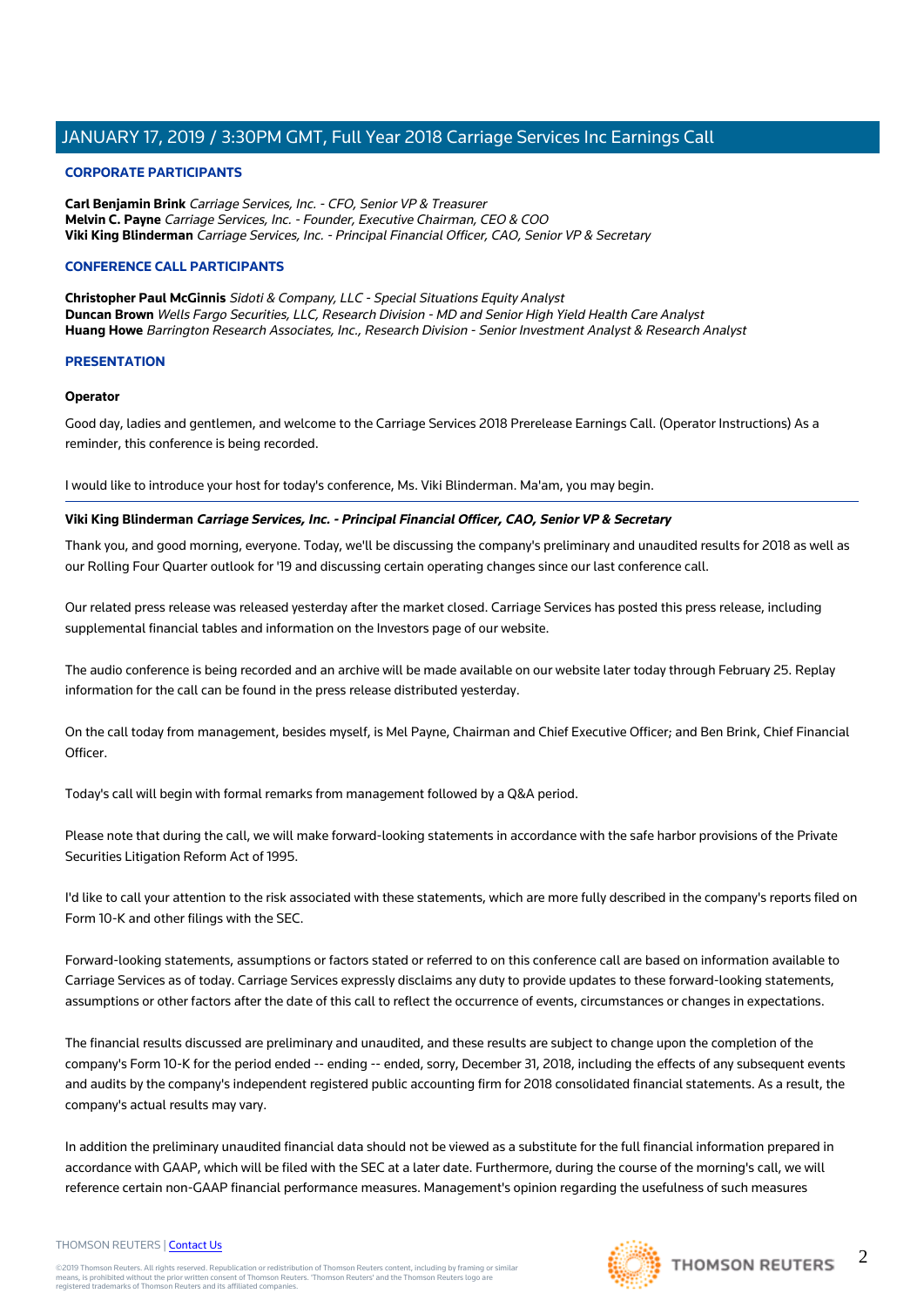together with a reconciliation of such measures to the most directly comparable GAAP measures for historical periods are included in the press release and the company's filings with the SEC.

Now I'd like to turn the call over to Mel.

## **Melvin C. Payne Carriage Services, Inc. - Founder, Executive Chairman, CEO & COO**

Thank you, Viki. I will reserve my [color] commentary about everything that has happened underneath the public covers of Carriage over the last 4 months, and how these actions will affect our future performance, until the question-and-answer session at the end of our call. Ben?

## **Carl Benjamin Brink Carriage Services, Inc. - CFO, Senior VP & Treasurer**

Thank you, Mel. First off, I want to introduce our Rolling Four Quarter outlook for 2019. We expect adjusted consolidated EBITDA between \$77 million and \$79 million, adjusted diluted earnings per share of \$1.34 to \$1.44 and adjusted free cash flow between \$37 million and \$40 million.

Our 2019 results will benefit first and foremost from improved operating performance versus 2018; a reduction of overhead and noncash stock compensation expenses of approximately \$6 million, \$4 million of which will be lower overhead expenses; full year results from acquisitions we made in the third quarter; and a lower share count due to the common stock and convertible note repurchases we executed during the fourth quarter.

In the fourth quarter, we took advantage of the decline in our share price to repurchase 1.1 million shares for \$17.7 million at an average purchase price of approximately \$16 per share. We also repurchased \$22.4 million base amount of our 2.75% subordinated convertible notes and privately negotiated transactions, which leaves \$6.3 million of those notes outstanding.

The repurchase activity in the fourth quarter capped off a busy 2018 in regards to our capital structure, in which we repurchased 95% of the convertible notes that were outstanding, which, in effect, reduced potential future dilution from the notes by 3.4 million shares, along with a net issuance of 1.7 million shares of common stock after our open market repurchases in the quarter. Going forward, we expect diluted share count will be right around 18 million shares, only 300,000 shares higher than our reported diluted share count in the first quarter 2018 before we executed the various capital structure transactions.

We expect our bank covenant compliance ratio -- leverage ratio to be 5.1x as we exit 2018 and our pro forma leverage ratio of 4.9x based on the midpoint of our Rolling Four Quarter adjusted consolidated EBITDA outlook.

Our expectations for \$37 million to \$40 million of adjusted free cash flow in 2019 includes \$23.5 million of cash interest expense, \$5 million for dividends paid and \$10 million for maintenance capital expenditures. We expect to have total capital expenditures between \$16 million and \$18 million, with the majority of growth capital to be invested in Cemetery inventory projects. Free cash flow will also benefit from our expectation of paying no federal tax payments in 2019 due to a tax method change related to deferred preneed revenue, we are in the process of implementing. We also expect that this will put us in a net operating loss position for tax purposes in 2019 and 2020. I'm really proud of our tax team for all the work they've done on this.

Now I'll turn to our preliminary 2018 results and provide a little update on our thinking regarding write-downs and divestitures from our last call.

For the year, adjusted diluted EPS is estimated to be \$1.19, a decline of 14% compared to 2017; adjusted consolidated EBITDA is expected to be \$70.5 million, an increase of 2.6% versus last year; and an estimated adjusted consolidated EBITDA margin of 26.3%.

During the quarter, we booked \$1.4 million of severance charges, a \$1 million reserve for a potential legal settlement and related expenses, a \$4.5 million noncash charge due to the cancellation of previously issued equity performance awards and an additional \$1 million charge related to goodwill and other impairments.



#### THOMSON REUTERS | [Contact Us](https://my.thomsonreuters.com/ContactUsNew)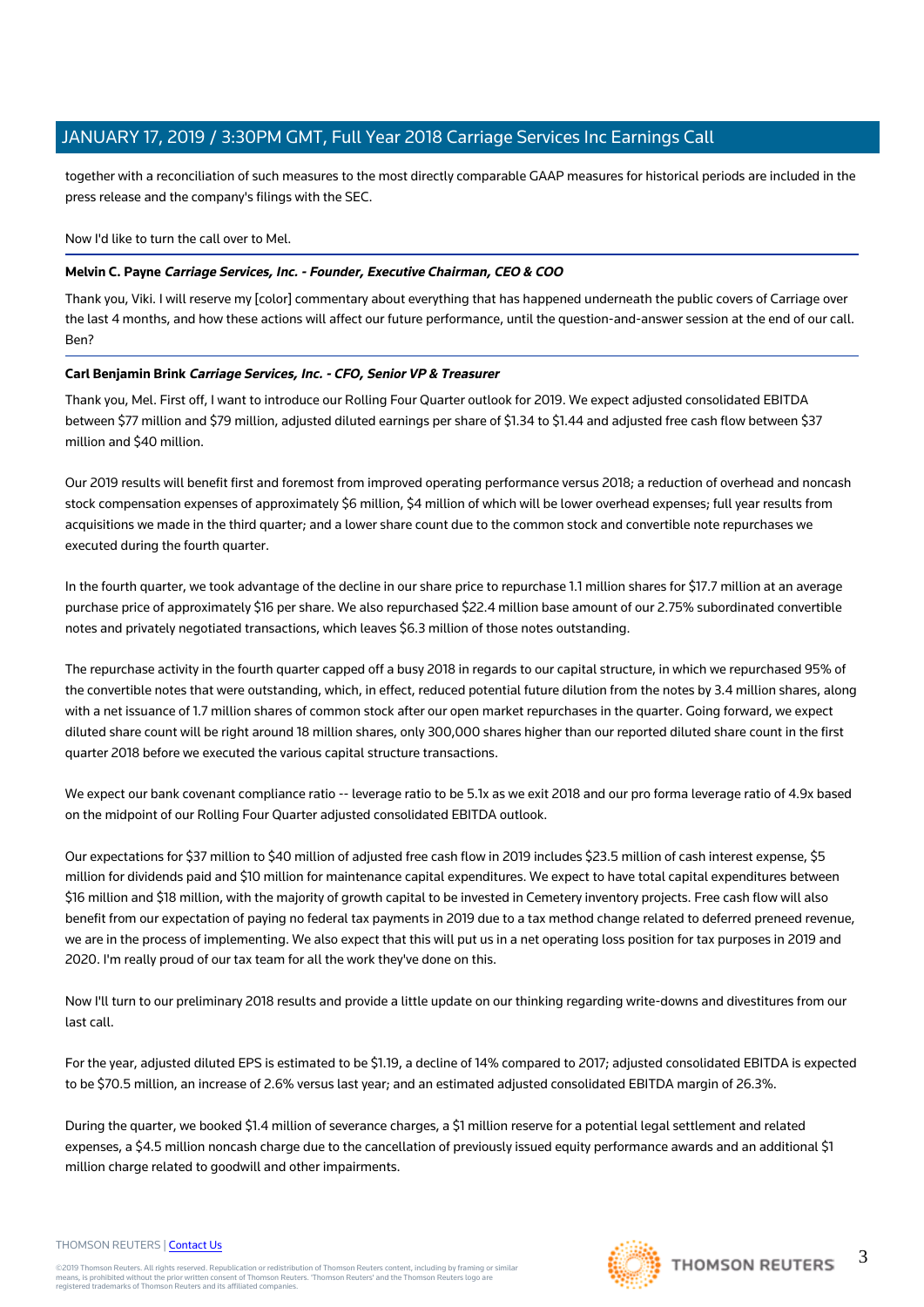The impairment charge is significantly less than we anticipated when we discussed it on our last call due to our belief that it is most appropriate to allow all of our businesses to operate for a time period under our rebooted and updated Standards Operating Model before we make decisions regarding write-downs and divestitures. Consequently, we don't anticipate divesting any businesses in the near term and any potential future divestitures will have an immaterial impact to our financial results.

Finally, I want to take this opportunity to thank all of our management partners, their teams, our Standards Council members, our operating leadership and everyone here at the Houston Support Center for all of their great and hard work over these past 4 months to set us up for improved operating results here in 2019.

It's an exciting time here at Carriage, and we look forward to sharing all the results with you as we move through the year. And with that, we'll open the call up for questions.

## **QUESTIONS AND ANSWERS**

## **Operator**

(Operator Instructions) Our first question comes from the line of Alex Paris with Barrington.

## **Huang Howe Barrington Research Associates, Inc., Research Division - Senior Investment Analyst & Research Analyst**

This is Chris Howe sitting in for Alex. My first question, just digging into the press release here. The growth that you saw from 2012 to 2016, as we look at part 2, can you perhaps share some high-level overview of what your financial expectations are in terms of reaching the levels of growth and exceeding those levels of growth perhaps that you saw over the 5-year period ending in 2016?

## **Melvin C. Payne Carriage Services, Inc. - Founder, Executive Chairman, CEO & COO**

This is Mel. No, I can't give you anything like that. I can only tell you that what I wrote to our people in the Field, and I had a choice to make, I could either try to interpret for Wall Street and analysts some version of that, that might be more understandable or I could show you what I actually wrote our people, and this is the fourth memorandum that I've written since October 1, each one has gotten progressively more interesting. I never could have foreseen, at the middle of September when all this started, how things would play out, all the feedback I would get from our Field. And the standards themself that we have now updated and rebooted are very focused on same-store compounded revenue growth over multiple years, both in the Funeral Home and Cemetery, rather than more rigid outdated standards that were demoralizing the entire organization. And it's a term I've used here over the recent past, we had some standards that had got grown outdated, and frankly, the leadership had weaponized them, and that had demoralized our entire organization. That has been eliminated. And what we have now is a highly motivated, excited group of managing partners, sales managers and everybody else that supports them, ready to go with more focus on compounded revenue growth of existing operations. And I've told the team here that the last 4 months will turn out to be a blessing in disguise because the amount of work and the documentation of that work in our company is something really I haven't never seen in my career and it's amazing. And so I think you'll -- I'm not going to give a model forecast of what the next 5 years are going to be like. I was told not to put that in there by our attorneys, I didn't listen to them. I knew I'd get the question. It's okay. And I think we'll have similar growth. And I think we'll have similar results. Whether the stock price will do what it did last time, I don't know, but I don't think it's going go down. That's why I bought 150,000 shares way before any of this became clear of how it would work out.

## **Huang Howe Barrington Research Associates, Inc., Research Division - Senior Investment Analyst & Research Analyst**

That is helpful. My next question is in regard to the game changer, the funeral service and guest experience that continues to evolve. Can you perhaps add some additional color into this? And where it's at now? And the evolution of it? And where you hope it will go over this next 5-year period?

## **Melvin C. Payne Carriage Services, Inc. - Founder, Executive Chairman, CEO & COO**

Yes. We've got some very -- I mean, we've got some fantastic entrepreneurial, innovative people in our businesses. And they weren't being listened to. They weren't being empowered. That's not true anymore. And some of the best are on the Standards Council. And so Kyle Incardona whose one of our best and most innovative, and got 2 chapels, Brian and College Station, Texas. And they're fabulous businesses. I bought that little business in '94. What it looks like today is unbelievable. And it's because of Kyle. Kyle believes, and I share

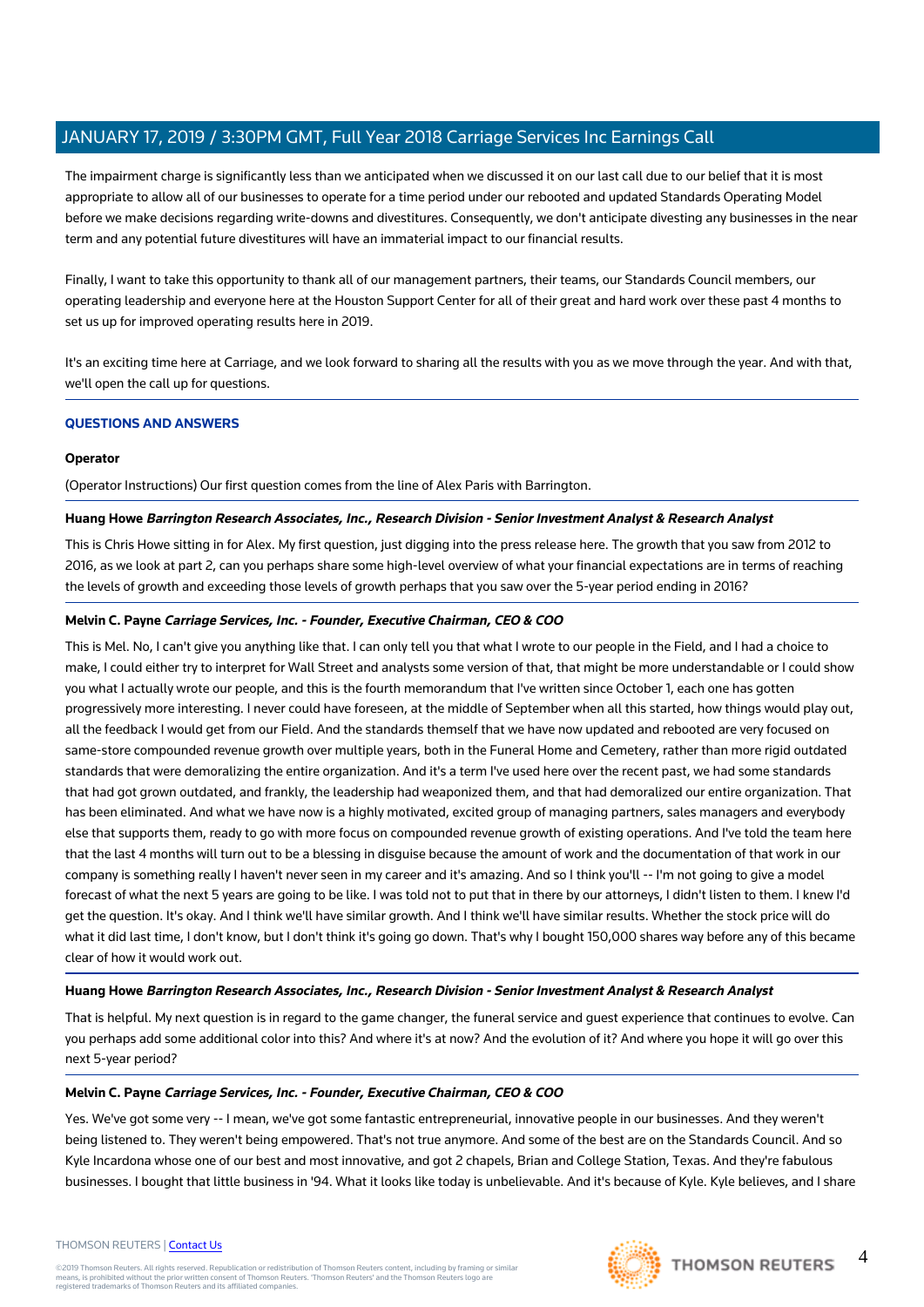that view, that if you want to be the best at this business, we consider it a high-value personal service business, even though cremations are having less revenue per service, that doesn't mean it's not a high-value personal service business. It's in the mindset of your employees and your leaders. And we've always been focused on being the best in the market. It's a service of a client family who suffered the loss of a loved one. What we haven't been focused on is the guest experience, that's anybody but the client family and their relatives. It's everybody else at every point of contact. From the first phase to the last phase, there is so many opportunities to make a lasting impression on the visitors, the -- we call it guest experience. It's going to require a change in mindset. But Kyle has proven that it works, in growing this business like, I mean, like a runaway train, and it will work. And so we eliminated what wasn't working and what was demoralizing people. We eliminated the 2 people standards that were being tied to the rigid average revenue per contract of each Funeral, which had grown outdated 3 or 4 years ago. And nobody thought enough about change and lost touch with our businesses to do a fresh thinking on it. Now we have something that is a little subjective, but it won't stay that way because if you're really good at this standard, you will also be able to grow your revenue at higher compounded rates over time, and this won't be even questionable. Either you can do it or you can't. And now we have a portal that's unique and designed for people to share. We don't have these ideas here in Houston. The ideas are out there. This is now a way to share those ideas that really work amongst the managing partners in this portal. And to really communicate across the company what's working, what's not working and how your people are responding and this kind of thing. So I think this will have -- it is a work in process. I think it will take time, but I don't think it's going to take years. I think this will be infectious when people see that this actually works. And you have your people going out of their way to practice random kindness, courtesy to somebody who doesn't expect it, they're just there as a visitor or a guest, I think it's going to make a huge difference over time. But you won't be able to model it, that's the problem.

## **Huang Howe Barrington Research Associates, Inc., Research Division - Senior Investment Analyst & Research Analyst**

That's great to hear. And following up on that, this, in combination with you mentioned before, the future of recruitment of a President and COO. Is there anything else beyond the past 4 months that is still remaining that will further strengthen Carriage's position moving forward as part of the restructuring?

## **Melvin C. Payne Carriage Services, Inc. - Founder, Executive Chairman, CEO & COO**

I'm not completely clear on your question. It's very clear that I don't have anybody in the company.

## **Huang Howe Barrington Research Associates, Inc., Research Division - Senior Investment Analyst & Research Analyst**

No. Just as far as the past 4 months, everything is complete and Carriage is in position moving forward. There's nothing remaining as part of the restructuring that still needs to be completed.

## **Melvin C. Payne Carriage Services, Inc. - Founder, Executive Chairman, CEO & COO**

No, I think the updating and rebooting, the elimination of the problem on leadership, we will update that -- our strategic criteria for acquisitions. We haven't done that yet. That will be next. It'll be so easy now that we have these rebooted standards. And we'll look back at the history of every business that we have an opportunity to acquire over 10 years and look at their compounded revenue growth and whether it's declining or accelerating over the last 10 years because that's going to be, along with all the other work we do on demographics, competitive standing and so on, [in] mix changes, that's going to be something that really differentiates the valuation of what we buy, even more clearly and precisely than we've ever done. And -- but in terms of positioning our portfolio, I mean, there are a lot of people out there who are new in some of the businesses that have been declining, and I'm hearing from them. I've heard from them. And they don't want to be sold. They want to make a comeback. They want to be a hero. They want to perform. They want to grow. And that's why when we went into this we weren't sure how many dispositions we might make and what the size of the write-down would be. Now I'm going, wow, I can't believe the response. And the response on these rebooted standards has been overwhelming. The amount of feedback I've gotten has been unbelievable. Make a great study at Harvard Business School over 4 months, [except] nobody would believe it. And that's why we're all excited about what lies ahead. Now that doesn't mean that everybody is going to be at peak performance right out of the gate. No way. This will take time, but it will grow, it will be effective. I do think it'll be a similar process and growth in performance, like we had in '12, '13, '14, '15 and '16. It was only after I promoted a bunch of people that weren't ready that it began to be changed and I backed out, and I just -- my bad. So that's -- I expect this thing to over the course of a year because last year we had a great December and a great January because of the spike in [flu deaths]. And then from then on, the rest of the year, we began to [leak] performance. I don't expect that to happen this year. I expect just the opposite.

#### THOMSON REUTERS | [Contact Us](https://my.thomsonreuters.com/ContactUsNew)

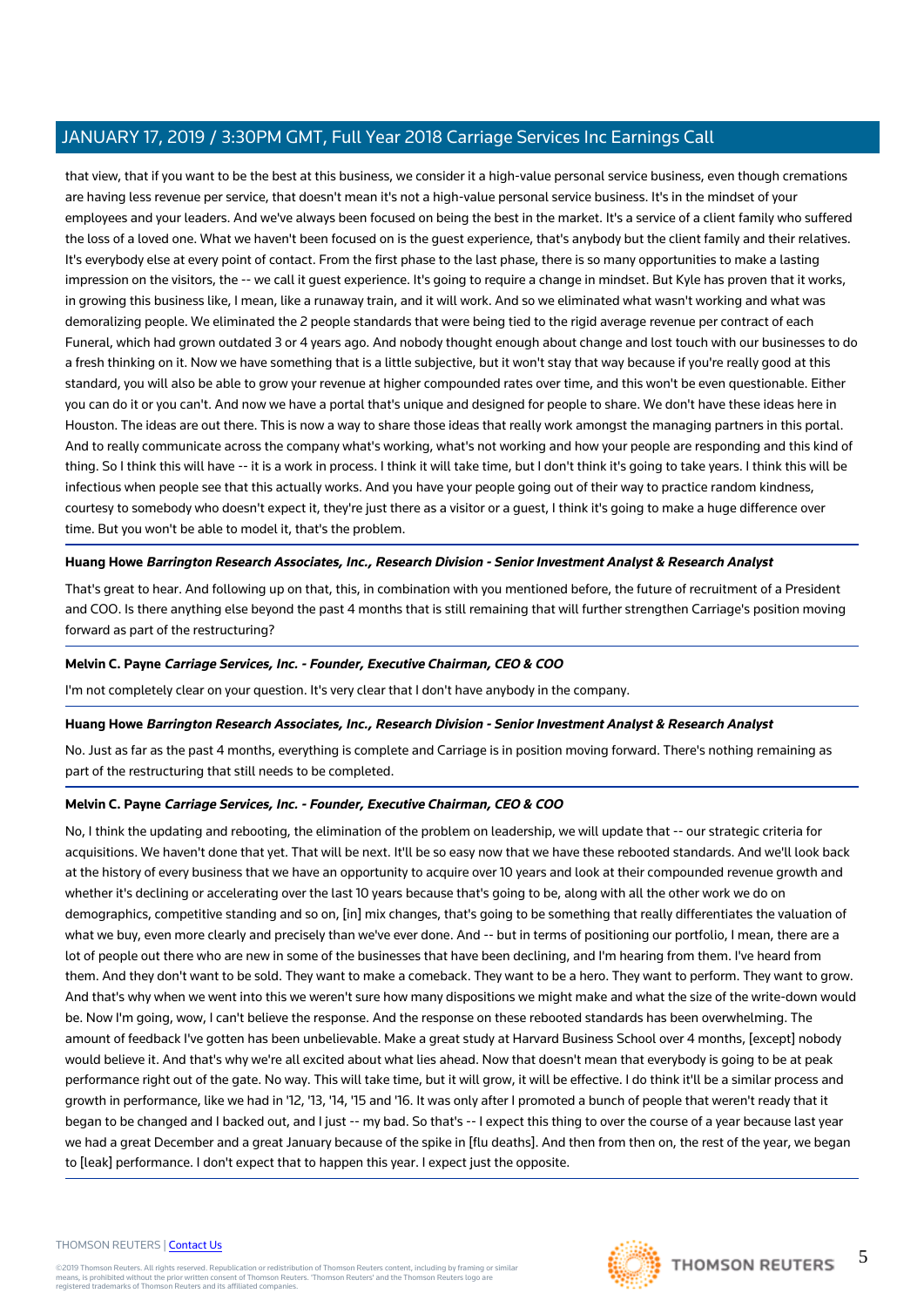## **Operator**

And our next question comes from the line of Komal Patel with Goldman Sachs.

## **Unidentified Analyst**

This is Jack on for Komal. Could you talk specifically about how you updated your Funeral and Cemetery standards to account for the - sorry, secular shift down towards cremation from burials? I think you had mentioned that you're going to have a special meeting in November to sort of make those standards more relevant. So any additional color on that would be super helpful.

## **Melvin C. Payne Carriage Services, Inc. - Founder, Executive Chairman, CEO & COO**

Yes. We -- I hosted a Carriage University Day on Thursday, November 29. It was an entire day, morning until late afternoon. And it was only the Field leadership above the managing partner, our directors of support, I think we have [a 3] regional partners, 4 analyst, operational and planning analyst here. And then all those support teams in Houston from all the support departments, HR, Legal, IT, Accounting. The accounting lieutenants had some of the best ideas about how to update the standards. I just love their ideas. And so I spent the whole day, we called it Carriage University, explaining the idea of a Standards Operating Model, the concept, why it needed to be decentralized, but decentralized only worked with discipline and performance when they were relevant. And the last time they'd been updated was 2011. So with the changes in cremation and from burial and all that, the average revenue per contract, which was a combined average of cremation and burial, had grown very difficult to achieve. And unbeknownst to me, it had become completely -- the other 2 people standards, that's where you get your average revenue per contract, family by family, is your people. So they were losing out on not only that, they were losing on the 2 people standards. So that's 35% of 100%. I mean, if you're below 50%, you're below minimum. And so that's the kind of thing that was going on. So we got -- we eliminated the 2 people standards in the ARPC, and we replaced it with -- the volume is still very important. And -- so the 3-year average, your volume standard this year has to be the 3-year average of the last 3. So if you're going up you have no problem. But if you're declining, 3 years ago it was higher than the most recent year, you won't be able to make it unless it turns back up. We changed that weighting from 30% to 15%. And then we put in 1, 2, 3, 4 categories of 3-year compounded revenue growth. And we use as the base, '15, '16, we added those together, that's the base year. So now we have '16, '17 and '18 compounded, and '19 will be another year. So if they get 0% to 1% compounded revenue growth over 3 years, they achieve 10% of up to 35%; if it's 1% to 2%, 25% credit; 2% to 3%, 30% credit; and over 3%, 35% credit. What I can tell you that gives you 15% on the volume, which is 3 years, and up to 35% on the compounded revenue. If you can compound revenue in this business, Funeral business, anywhere from 1% to 2%, you can compound the Field EBITDA at 2% to 4%. If you could compound revenue at 3% or over 3%, of course, the Field EBITDA compounding goes way up too. So we got smart a little late but not too late. And we did the same thing in the Cemetery, except we have a little bit of increase in the compounded revenue growth, they get 10% credit if it's 2% to 3%; and 3% to 4%, they get 25%; 4% to 5%, 35%; and 5% and greater, because we want some performance upside out of our Cemetery portfolio, especially the big ones, they get 45%. So on market share and revenue growth in the Cemeteries, it's now up to 70%. The operating margin range is 30%, and that's a 5-point range depending on the size and history of that business. We eliminated all that other stuff and made this very simple. This is about growth of what we already have. People who can't grow will have to look at whether that business belongs here. Certainly, if they're declining they won't stay here. Which is one of the problems we had before, no one was being held accountable on these outdated standards. When you update and reboot and get people that are highly motivated and skilled reenergized and then you put minimum standards of being held accountable, wonderful things happen because they know you're serious. I hope that helps.

## **Unidentified Analyst**

Yes, it's super helpful. And just -- I think you had mentioned them on the Cemetery side as well, so you just touch on that side. Just wanted an update on how were, sort of, preneed Cemetery sales in 4Q and sort of tracking in early 2019? We know that was certainly like one of the major focuses as well in the near term.

## **Melvin C. Payne Carriage Services, Inc. - Founder, Executive Chairman, CEO & COO**

Yes. I reorganized who has got the big cemeteries. And that will be Kevin Doherty. Kevin had the Central Region. Well, Kevin came from SCI. He's got a lot of background in Cemetery operations and sales. And we have another Director of Support who was not in my view as well organized and focused. Not her, it was who had been directing her. So these 2 are going to be our Cemetery high performance duo. And I expect them to be high performance heroes by the end of this year. I wouldn't pay a whole lot of attention to what happened in the fourth quarter. Our cemeteries were not hitting on all cylinders while all this was going on because I was paying more attention to the

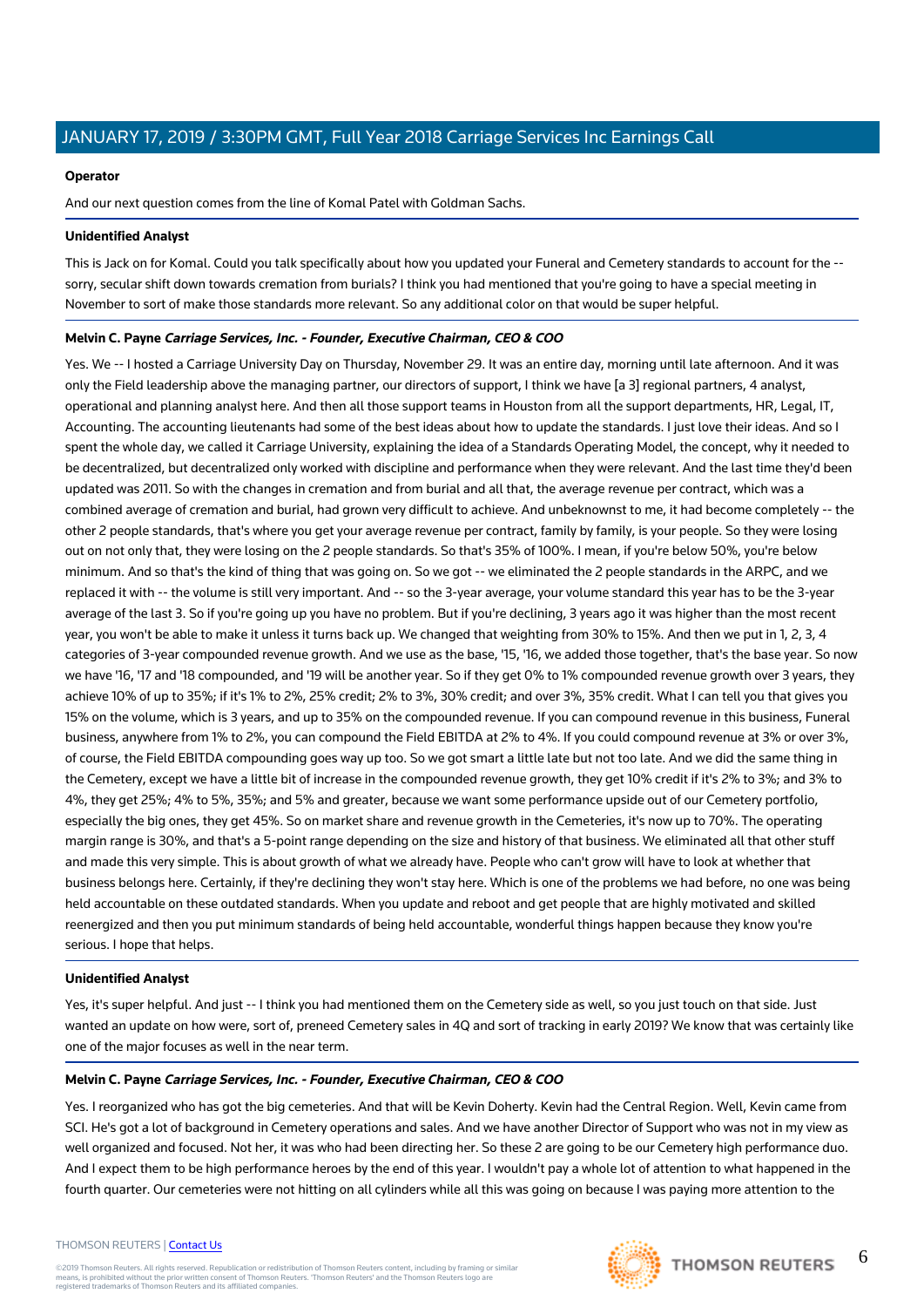Funeral homes, which is 75% of our revenue and earnings. But that didn't last, so we came to that last. But it's going to be -- I expect broad performance out of our 10 largest cemeteries. And we get broad and high performance out of those, they are what I call big meter movers. That's why we have CapEx, that's been mentioned, allocated for them. Whether that was January or the first quarter or the second quarter, I will tell you by the end of the year they'll be [hunting] .

## **Unidentified Analyst**

Got it. And just last one for me. Do you know you completed 3 acquisitions in the third quarter? What have you seeing so far in terms of performance there? And then were there any additional in 4Q as well?

## **Melvin C. Payne Carriage Services, Inc. - Founder, Executive Chairman, CEO & COO**

What we did there, we almost had to get lucky that they were already fully integrated because the operating leadership, they weren't on top of that, and some of the integration over the last few years was horrible. That's what I found. That is over. And I don't know whether they didn't explain to people what these standards were and what was required and how fast integration would have to happen. But some of this dragged on and dragged on and I got tired of trying to explaining it. That is over. So what we got now is a bunch of people that understand everything that needs to happen. There's a sense of urgency and purpose. There's a sense of, look, we blew it, we disappointed a lot of people. Especially me. I've disappointed a lot of people because I had wrong people that disappointed me, and therefore, you got disappointed and people gave up on me and the company. I'm okay with that. But that's just not acceptable going forward. And you might be able to tell, I'm in this thing. I'm having a lot of fun with our people. Everybody understands what the deal is. I've never seen such alignment come together so fast, so broad and so deep.

## **Operator**

And our next question comes from the line of Chris McGinnis with Sidoti & Company.

## **Christopher Paul McGinnis Sidoti & Company, LLC - Special Situations Equity Analyst**

I guess, just to follow up, Mel, on that -- on the last question around the acquisitions and the M&A and the people in place. So has the integration team been changed? Or -- because I remember, I guess it was 1.5 years ago, almost 2 years ago, I think the M&A team itself was changed. Can you maybe just -- and then how quickly is that the kind of adoption of the standards expected to be when going forward on the M&A side?

## **Melvin C. Payne Carriage Services, Inc. - Founder, Executive Chairman, CEO & COO**

Look, I don't want to play games. I've been very disappointed at integration. And I wasn't involved in it. And that includes some of the recent ones. And that can't be true because what we can't do here, whether it's a new acquisition or existing business, it has allowed so many and we have so many high-performing businesses to subsidize those that aren't. That just won't cut it. So the integration team, in terms of the normal things like HR, IT, it's been wonderful. It's been operations. It's been operations. Been horrible. And I think the same thing on the M&A team. They were new. I've talked to them. They have a lot of materials about it. I had to go out and turn down some businesses that we never should have be even looking at in the first place, spent a lot of time and effort on it. And then I saw what it was, and so I've had to redo all of that. And now it's tight, its right, and it ain't going to get wrong anytime soon. But we got the teams in place now. Everybody is aligned, everybody knows what we did wrong, everybody knows what we're now going to do right. And anybody that does anything wrong is going to stand out like a sore thumb. There's no place to hide.

## **Christopher Paul McGinnis Sidoti & Company, LLC - Special Situations Equity Analyst**

And then just, I guess, just a follow up on some of the earlier questions around the adoption of new standards and why they were brought in. So did the issues around the old standards appear after the strength of -- the beginning of 2018? And it just highlighted because it sounds like maybe there were rumblings before this, and so I guess. Could you just walk us through a little bit of how it came out to you and become apparent that there were some issues around the standards that needed to be changed.

## **Melvin C. Payne Carriage Services, Inc. - Founder, Executive Chairman, CEO & COO**

Yes. I've been thinking this for a couple 3 years. I get a standards achievement report every month. And I've been looking at them and I'm going -- but once I backed out of operations, which was really more toward the end of '15, even though I still had the role. If things were going along okay in '16, if you look the 5 years it was unbelievable. But there were signs, there were small symptoms in some of the

#### THOMSON REUTERS | [Contact Us](https://my.thomsonreuters.com/ContactUsNew)

©2019 Thomson Reuters. All rights reserved. Republication or redistribution of Thomson Reuters content, including by framing or similar<br>means, is prohibited without the prior written consent of Thomson Reuters. "Thomson Re



7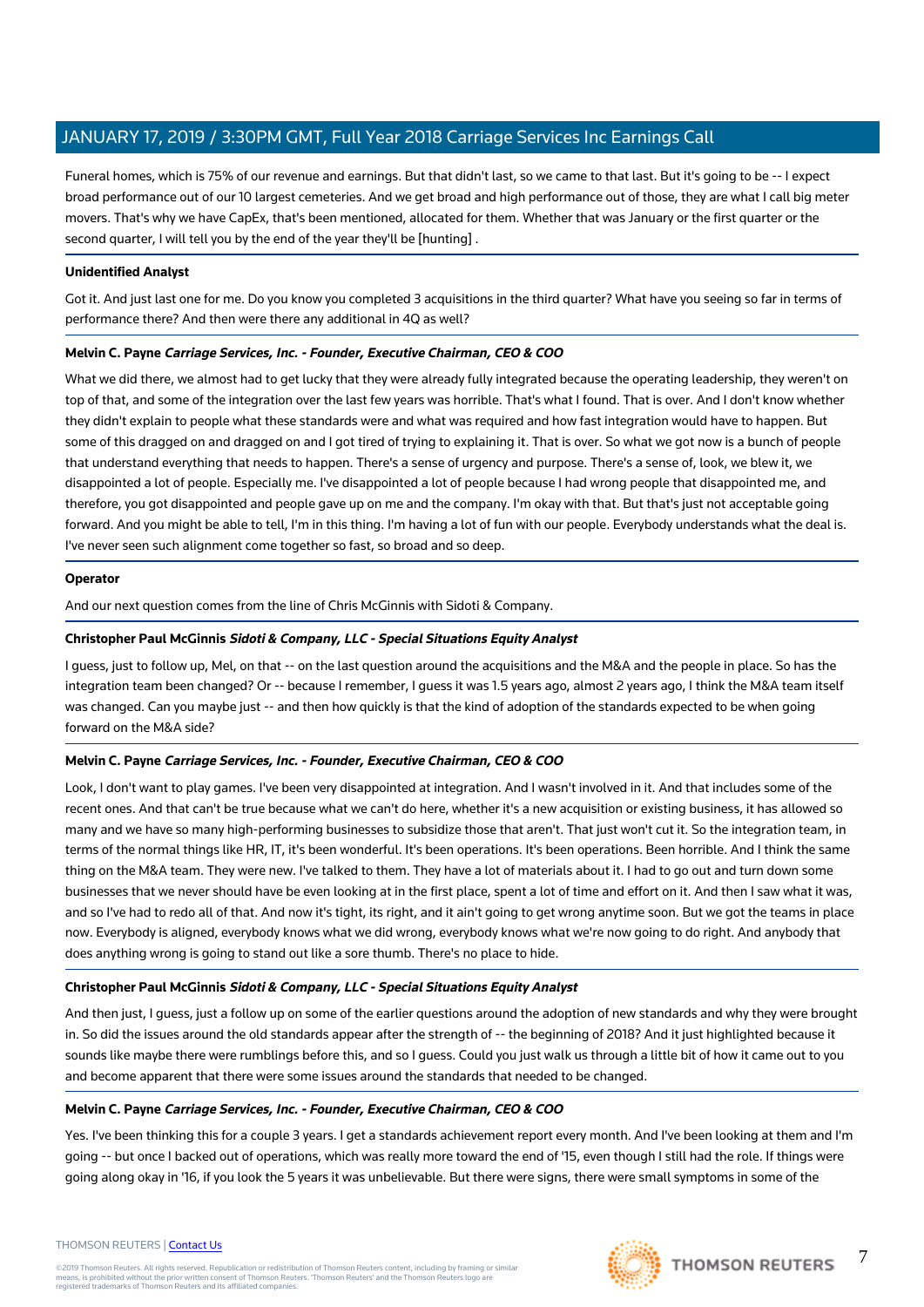smaller businesses in particular. And then I kept hearing more and more about the -- this average revenue per contract and the people standards. And those symptoms began to emerge in '17, but not in such a material way. Our bigger businesses were basically still doing really fantastic. And they were covering up in terms of consolidated numbers, some of the demoralization and some of the smaller groupings of our Funeral homes in particular, and our cemeteries began to show some signs on the sales side. So it started, I'd say, pretty seriously. I began to notice things in the last half of '17, but we still ended the year okay. But in the first quarter, I was really pumped up after January. And then I began to see, even though January was so spectacular, I was surprised about February and March. And then I was surprised it kept continuing in the second quarter. I almost made a move then, I decided not to in terms of -- not exactly what's happened now but in the third quarter it just got worse and worse. And we had a meeting in June with all the MPs, I thought it went really well. I thought we'd get some real performance uplift and turnaround in the last half or even the third quarter. It went the other way. And that's when I said I've had enough.

## **Operator**

(Operator Instructions) Our next question comes from the line of Duncan Brown with Wells Fargo.

## **Duncan Brown Wells Fargo Securities, LLC, Research Division - MD and Senior High Yield Health Care Analyst**

Provided a little color on Q4 on the Cemetery side of the business. I wonder if you could give us some details on the Funeral side. Anything on volumes, pricing or perhaps any changes in cremation mix we should be aware of?

## **Carl Benjamin Brink Carriage Services, Inc. - CFO, Senior VP & Treasurer**

Yes. Nothing too specific. I would say, in terms of trends in cremation rates, about where we'd expect. Trends in volume, about where we expect. Mel pointed about the tough comparisons between December of 2017 and January of last year. And margins aren't declining where they were in the third quarter, and certainly, we've seen them stabilize. So progress, but nothing to scream too loudly about in the fourth quarter.

## **Melvin C. Payne Carriage Services, Inc. - Founder, Executive Chairman, CEO & COO**

Yes, I saw an improvement from August, September, even October. You'll remember in the release yesterday, the October 1 memorandum was really a -- we got a serious problem here. And I put out there for all of our people a diagnosis of a problem analytically over a period of 7 years from 2011 as a base year, and it became very clear. But we just weren't sure what the problem was. And -- but - so August was terrible. September, October was maybe a little better, and then November jump layup. December versus last year, I mean, was a tough comparison, but -- yes, there's more than hope. I think there's a trend that will become our friend increasingly throughout this year. I wouldn't -- everything I've put in the prerelease, I wouldn't have done that if I didn't feel that way.

## **Duncan Brown Wells Fargo Securities, LLC, Research Division - MD and Senior High Yield Health Care Analyst**

Okay. And then if you look at the four quarter rolling outlook, obviously expecting EBITDA growth to well outpace top line. My sense is some of that's from a reduction overhead. I wonder if you could give us a little -- I think I heard \$4 million reduction, if you could confirm that one way or the other? And then maybe give us a little more color on where those costs are coming from, especially with all the changes sounds like you're making in terms of integration teams and things like that?

## **Carl Benjamin Brink Carriage Services, Inc. - CFO, Senior VP & Treasurer**

Yes, it's -- I mean, it's pretty simple. Its people and operating expenses that as we took a look at, where were run rate in 2018, 2017, we felt that we could cut back on and save and tighten the belts in 2019. That's really where those are coming from.

## **Melvin C. Payne Carriage Services, Inc. - Founder, Executive Chairman, CEO & COO**

I think we took a thorough review of all -- of every department, every business, and this was something that hadn't been done in a while. I think we got better by shrinking the cost. I think we got better by having the people left. Be more aligned, and productive, and collaborative. And restore, what I consider, a high-performance culture across the platform. And I think the people in the Field sense it. They sense here, we're all together. And before, that wasn't true. When we're all together as one team with one vision, they tend to want to produce and perform at a higher level also.

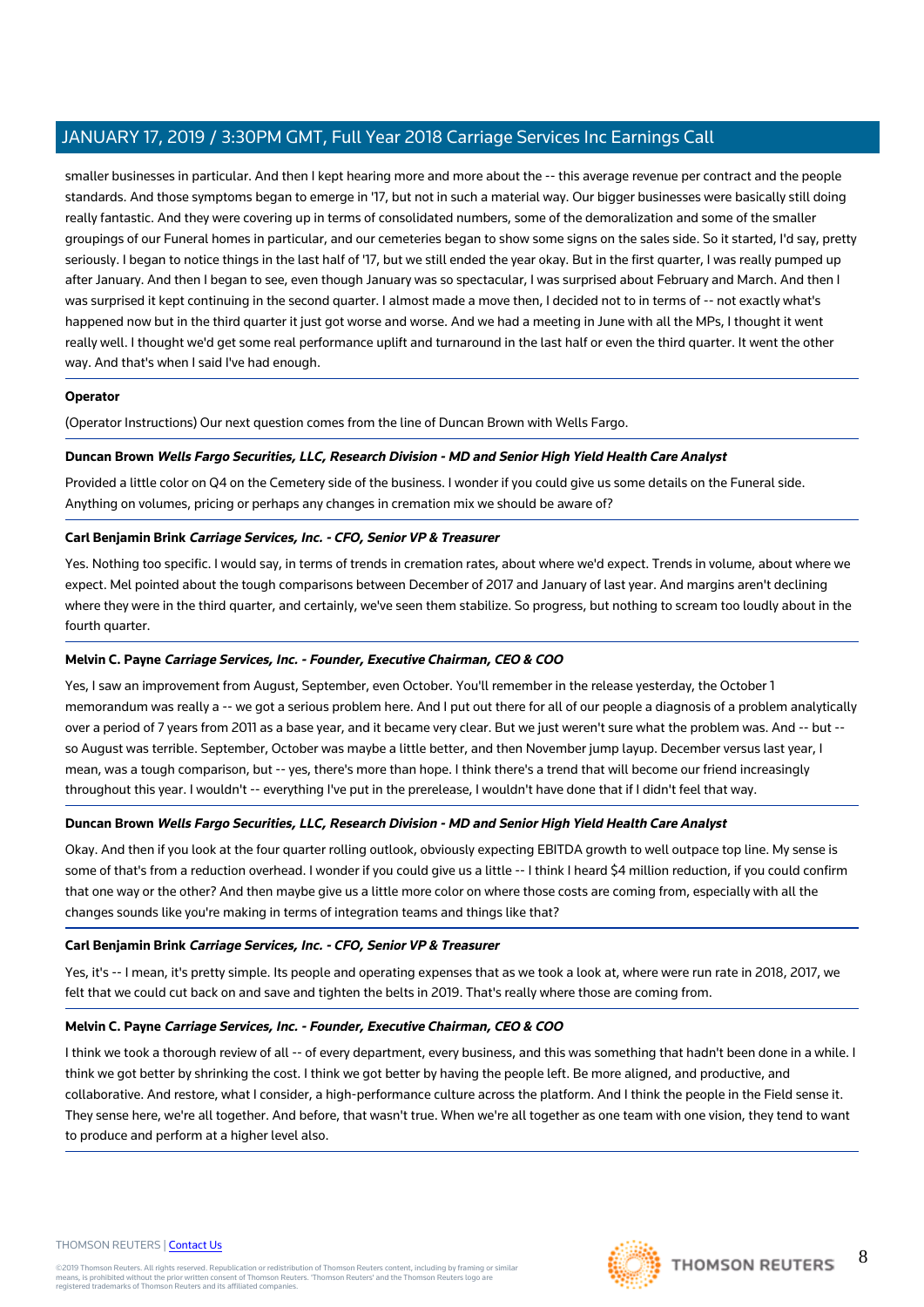## **Duncan Brown Wells Fargo Securities, LLC, Research Division - MD and Senior High Yield Health Care Analyst**

Okay. So just to go back to the cost side it -- I mean, it sounds like it's a sort of broad-based. It's not necessarily from one part like HR or something like that, is that the right way to think about it?

## **Melvin C. Payne Carriage Services, Inc. - Founder, Executive Chairman, CEO & COO**

I mean there were some concentrations, Ben and Viki mentioned it.

## **Carl Benjamin Brink Carriage Services, Inc. - CFO, Senior VP & Treasurer**

Yes. I mean, look, as I said, nothing specific, right? Changes in people and just getting cleaner on operating expenses across the board. It really was looking, like Komal said, really digging deep in all of our overheads, expenses, our teams, what have we done over the past couple of years? What do we look like going forward? For instance, as an example, right? In our IT department we've had a lot of investments in infrastructure, in different software over the past couple of years, in people. And now it's really into a take that and grow with it. We're really excited about that area specifically. So...

## **Duncan Brown Wells Fargo Securities, LLC, Research Division - MD and Senior High Yield Health Care Analyst**

Okay, that's helpful. And then last one for me. I wonder if you could just state the company's sort of current leverage targets? Time to expect to reach that? And then also that in the context of, perhaps, your share repo activity and goals going forward?

## **Carl Benjamin Brink Carriage Services, Inc. - CFO, Senior VP & Treasurer**

Yes. Our long-term goals are still in that -- the operating company in that 4 to 4.5x leverage range, that hasn't changed. Obviously, we're delayed based on operating performance and the share repurchases we did here at the end of the year. Can't quite give you a time frame when that 4.5 looks like yet. I think we'll have a better idea as we get further into 2019. But that is our -- certainly our intention.

## **Melvin C. Payne Carriage Services, Inc. - Founder, Executive Chairman, CEO & COO**

This is Mel. Look, we issued high-yield bonds back in May, \$325 million. And at that time, I could not have foreseen what was about to happen. And so when it did happen, and that's when we made a policy of 4 to 4.5x. More because -- not 3.5 to 4, which I think SCI has a policy, which is probably a more -- look, better comfort level for bondholders who generally think a smaller company with more leverage is more risk. That's not how I look at it. But I knew that there were a lot of common stock investors as well who were nervous about 5x EBITDA leverage. And when you start declining in your performance then it really gets more uncertain for them and higher risk in perception. So when we got into this, there's a book to all the outsiders about Will Thorndike. And he profiles 8 companies over many decades. All of them are famous. And from time to time those companies were able to create a lot of shareholder value when the market served up, an intrinsic value that was disconnected from the market value. And they were very aggressive moving at that time. And so when this happened, even though we had recently established a policy of 4 to 4.5, I couldn't believe it that -- I mean, I just couldn't believe that -- I wasn't sure how it would turn out. But I knew one thing, I knew the company wasn't worth \$15 or \$16. And I knew that we could (inaudible) again get the free cash flow and that's what we did. So I think this is one of those things that comes along every once in a while, sometime a long while. Same thing happened in '08, '09. And this time, as opposed to '08, '09, we got a much better company. And once we diagnosed the symptoms of the illness, I mean, big [a shout-out, Ben is still in shock] . This thing is getting healthy fast. Yes, there's work to do. But I think if we look back on this and say, wow, I can't believe we did that. We created a lot of value for our shareholders that will for now be next 5 years, whatever our performance is we'll be spread over fewer shares. And we got rid of the upside on that dumb convert that was a mistake in '14 by getting rid of it. So I am thrilled from a shareholder value creation point of view that we made these moves. And some people might consider it reckless, not us. We have total faith in our people being able to run their businesses. And now we've downsized the overhead. We've gotten better. We're going to create a lot of cash flow. I was looking for free cash flow yield just on our outlook, I mean, that's ridiculous. So we're excited. And we're going to get back to a lower leverage policy because we have the flexibility and the cash earning power to do so. We will get back there. I promise.

## **Operator**

And our next question comes from the line of Dan [Belison] with Columbia.

#### THOMSON REUTERS | [Contact Us](https://my.thomsonreuters.com/ContactUsNew)

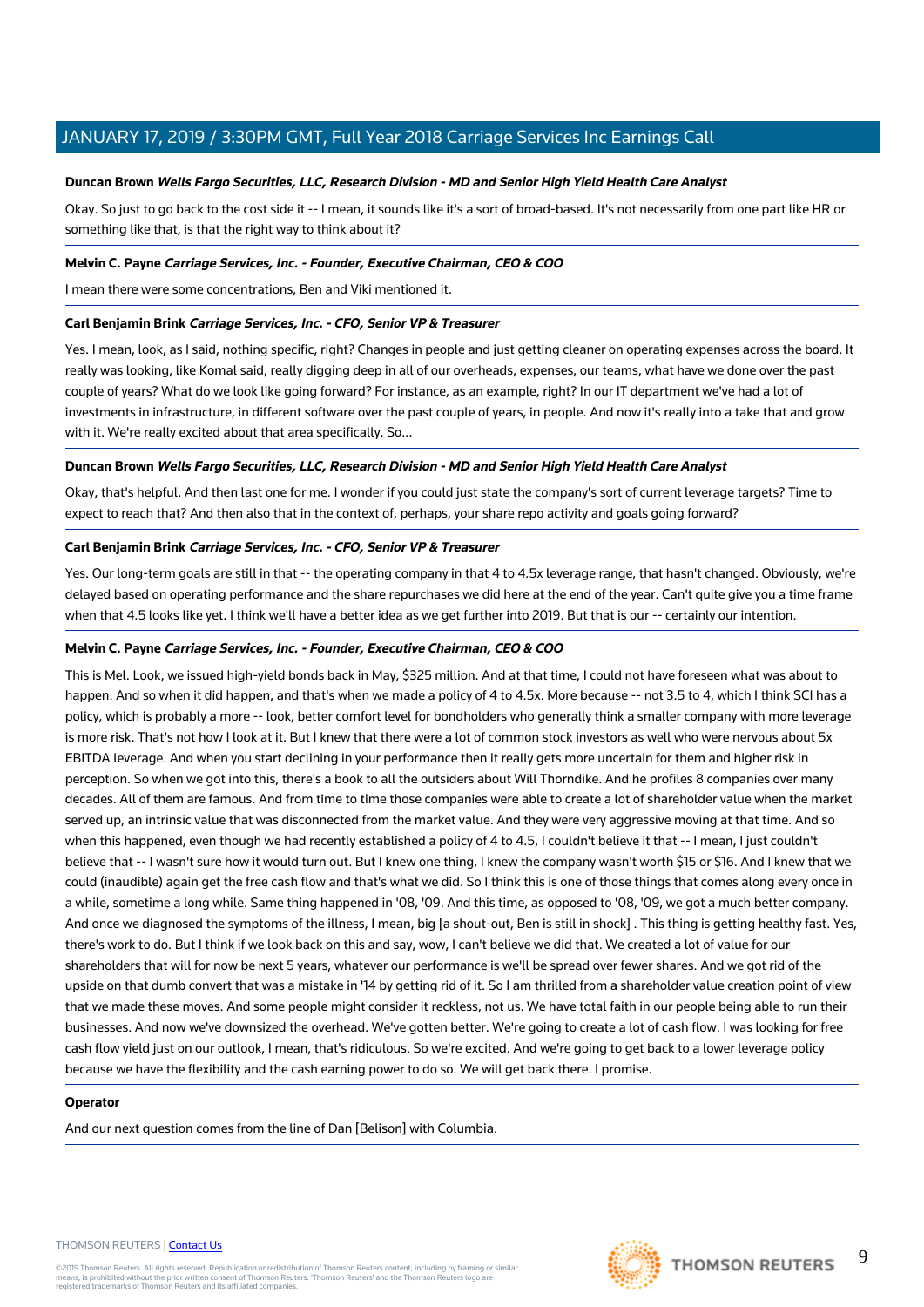## **Unidentified Analyst**

It's [Dan Belison]. My question has less to do with numbers and more about understanding your customer value proposition and the strategy or what's changing in your strategy of the business better. I understand the incentive in operating standard changes, even the personnel changes. But when you looked down at a highly decentralized level, can you please share more in layman's terms about what the actual issues have been in the business and what's changing? Some examples for -- what have your competitors been doing better than you. Are there pricing changes that are needed to be made? Is there an unexpected increase in cremation rates? Have you been losing out on cross-selling opportunities? What's from a strategy and business perspective? And I know you have lots of different businesses and maybe one in Texas has a different problem than one in South Carolina. But when you kind of group the issues together, what is the biggest needle movers?

## **Carl Benjamin Brink Carriage Services, Inc. - CFO, Senior VP & Treasurer**

Yes. Dan, I think, for us, and I think as we look at it, the reboot of the standards does 2 things. One, focuses our managing partners with their teams on compound revenue growth, not on the components of revenue growth, but how can we grow our businesses. And that's across the board. That's taking every -- and that ties -- then it ties into the updated standards of servicing quest experience. How each and every time we engage with a client family, would it be a client family, other people in that family or friends or other relatives that are coming to the service, how can we show them each and every time that high-value personal service, so that, that next customer is looking at our Funeral Home saying, "Man, that is a type of service that I would want." And I think as we take away that average -- that focus on average revenue per contract as a standard, not as a -- it's still going to be top of mind, that people are making decisions about how I can raise my average revenue per contract. We are making decisions about how we can provide a great service, a great guest experience each and every time, so that more people are looking at our Funeral Homes as a place to remember their loved ones.

## **Melvin C. Payne Carriage Services, Inc. - Founder, Executive Chairman, CEO & COO**

Yes. This is Mel, Dan. It's hard for me to answer your question because each business and each community in which we operate is uniquely different. And they tend to be not similar enough so that you could come up with centralized solutions and feed it down. And that works broadly across the entire portfolio. Our whole strategy is to create standards, and these standards are performance standards, high-performance standards. They're not easy to achieve. Certainly, not easy to achieve 100%, that's why 50% is a minimum. Now that they're updated and relevant, the main issues that our people have been facing were these rigid standards that caused them to behave and operate in a way that wasn't consistent with long-term opportunistic growth in all market share, including low -- relatively low versus burials, cremations. And so it -- the standards we had in place were up -- they were posing a disincentive and they were causing, in too many cases I find out, people to pass on opportunities to grow market share and have an opportunity to have a guest experience. And so I think the answer is, and this came from all the feedback that came back to us, we've changed this in a way that we took away all the reasons somebody can't grow their business at a higher rate of revenue, how they do that locally is case by case, and they figure it out. Now when they can't figure it out and can't make these standards that becomes obvious. [First do what they want] . But I think we got a lot of great talent out there. We've had too much turnover. I think the people we got in place are really good in almost every business. There will always be upgrades on that and not wholesale. And I think this whole change and this whole reboot will have results that will make investors happy over time. And I -- we're not going to get into trying to say, we don't do any pricing here. We don't do any this or that. We don't do any centralized stuff that we hand down. And so they're going to have to figure this out. And that's the whole reason we look at the leadership in each -- we look at them as partners. We look at them as partners. And what we could do to help our partners to be successful. Now we got these standards. These are there standards, created by their best peers. Not me, not Ben, not Viki, this is theirs. And they're not easy to achieve. Now we have to do a better job of supporting them like social media, various IT things like this portal. Yes, there'd be training, selective training on cremation, how do you better handle cremation families? And that's especially a problem in the Northeast because it came there last, and you could see a difference across the company depending on the geography and how soon these trends are hitting them. And that's what we -- that's what this is all about. It really is a new beginning for our company.

## **Unidentified Analyst**

Okay. So now just to sum up. Please correct me if anything I'm interpreting is wrong here. But it sounds like the changes in the standards that you've made and the issues that you were dealing with in the past were more focused around passing on smaller pieces of business, turning away cremation business and not having a greater focus on customer service. Is that right?

## THOMSON REUTERS | [Contact Us](https://my.thomsonreuters.com/ContactUsNew)